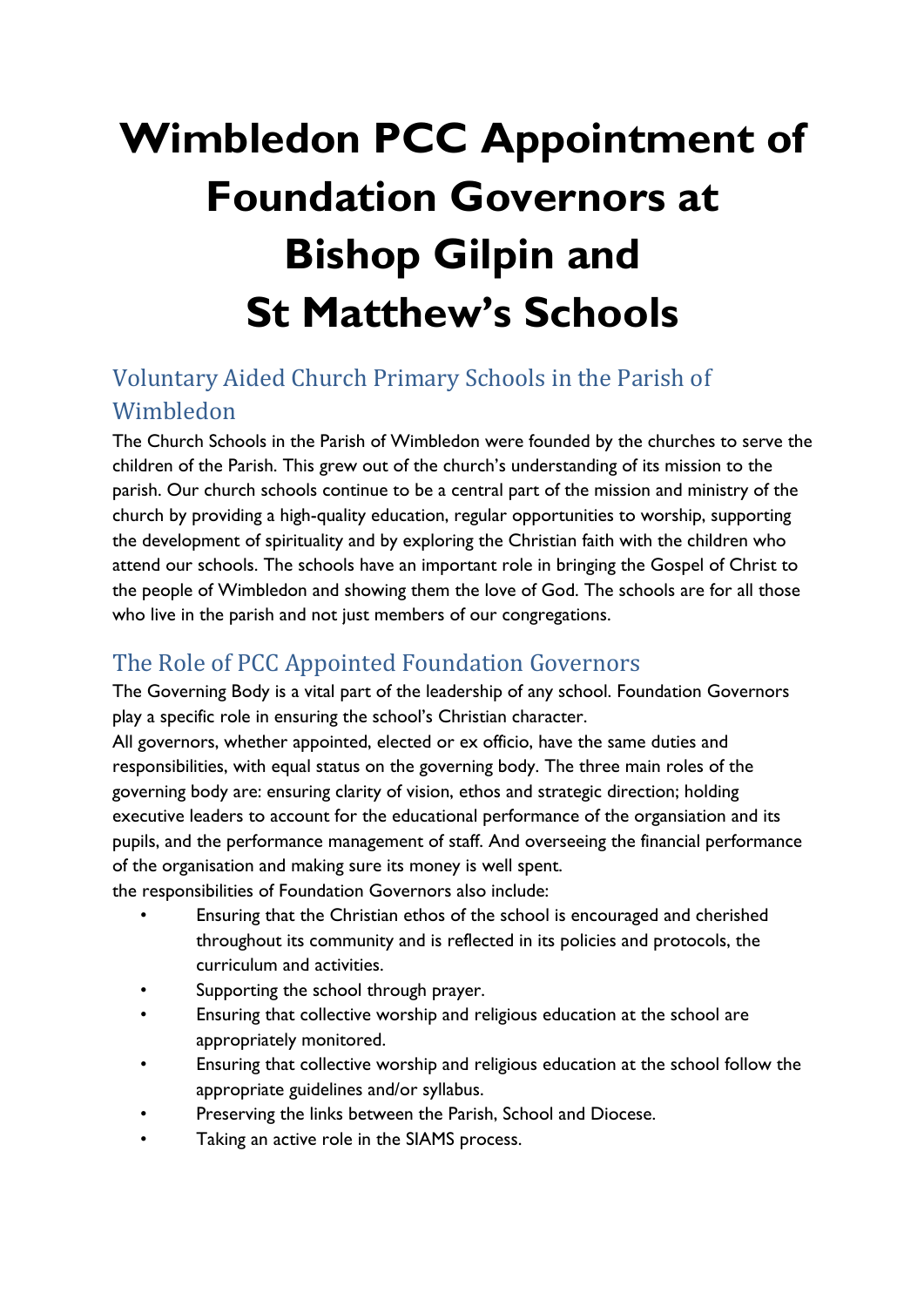• Bringing to the attention of the Southwark Diocesan Board of Education (SDBE) any matters requiring their attention regarding the school.

Ofsted places significant emphasis on inspecting the quality of governance in schools. The role Foundation Governors in developing the school as a Church school is also scrutinised during the SIAMS (Statutory Inspection of Anglican and Methodist Schools) process. One of the key questions asked by SIAMS inspectors is "How effective are the leadership and management of the school as a church school"? This means that governors should have a detailed and strategic knowledge of their school and it follows that governors, Headteacher and staff should work as a united team, dedicated to realising a shared Christian vision for the school. PCC Governors have the same general responsibilities as other governors:

- To have strategic oversight of the school, to monitor is pupils' achievement and attainment, to oversee the teaching and learning, to review its staffing patterns and to oversee finances.
- To develop a detailed knowledge of the school and its educational task as well as the school community as a whole.
- To be supportive of the school, its Headteacher and staff.
- To get to know the school through developing knowledge of key data and information and through focussed visits.
- To attend meetings of the Governing Body and such committees as they are appointed to.
- Ensuring that their own attitudes and conduct in relation to the school reflect its Christian ethos.

#### Person Specification for Wimbledon PCC School Governors

Parish of Wimbledon PCC School Governors should:

- Be active, communicant members of the Church of England and ideally members of one of the congregations of the Wimbledon Team Ministry.
- Be committed to preserving the Christian Character of the school and understand the ethos of Church of England Schools.
- Have the relevant skills and experience which will give breadth and strength to the Governing Body for the benefit of the school.
- Have the stamina and time to undertake such a demanding role.
- Be committed to the support and wellbeing of the school.
- Be willing to participate in regular training on their role.
- Be a person of integrity and honesty.
- Be over 18 years of age.
- Be willing to have an enhanced DBS Check
- Be committed to safeguarding.

#### **Process for appointing Foundation Governors by the PCC**

1. The Governing Body of the school informs the PCC secretary and either the Team Rector for Bishop Gilpin, or the Team Vicar of St Matthew's for St Matthew's 4 months in advance of an impending vacancy due to the expiry of a term of office, or as soon as possible for a sudden vacancy.